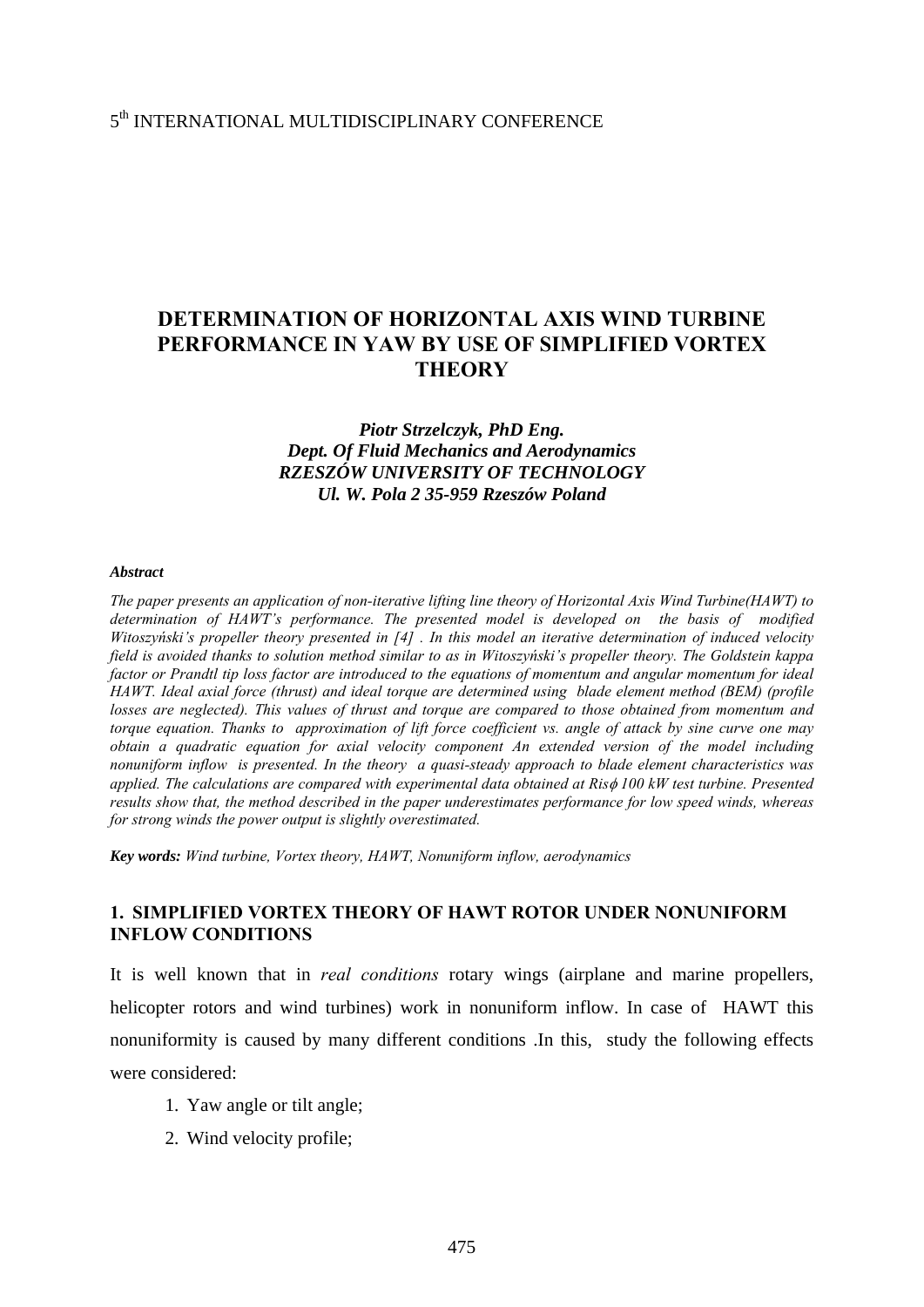It was also assumed that blades are infinitely rigid, so flapping motions, and blade torsion could be neglected.

Momentum and angular momentum for circumferentialy varying velocity field can be expressed in following form:

$$
\frac{1}{4\pi}\rho W^2 B c C_L \sin\phi r dr d\psi = \rho V_9 V_X r^2 F dr d\psi
$$
\n(1.1.)

$$
\frac{1}{4\pi}\rho W^2 BcC_L \cos\phi dr d\psi = 2V_X \Big( V_W \cos\phi_y - V_X \Big) rF dr d\psi \tag{1.2.}
$$

where:  $\xi = r/R$ , r-current radius, c- blade chord, F-Prandtl tip-loss factor, R-propeller tip radius. The sectional lift coefficient is given by the formula:

$$
C_L = a_0 \chi_p \sin \alpha^{(0)} \tag{1.3.}
$$

 $a_0 = (dC_l/d\alpha)$ -lift curve slope in its linear portion for airfoil section.

From eqns.  $(2.1.)$  and  $(2.2.)$  we obtain:



Fig 1.1. Velocity triangles and forces at the blade element at yawed conditions. Velocity triangle gives us second (see: Fig 1.1.) eqn. for  $tan \phi$ :

$$
tan \phi = \frac{V_x}{\Omega r - V_w \sin \phi_y \cos \psi + V_9/2}
$$
 (1.5.)

By comparison of (1.4.) and (1.5.) one may establish a formula expressing dependence between axial velocity at actuator disc and tangential induced velocity:

$$
\overline{V}_9 = \frac{2\overline{V}_x \left(\lambda \cos \phi_y - \overline{V}_x\right)}{\xi - \lambda \sin \phi_y \cos \psi}
$$
\n(1.6.)

Angular momentum equation (1.1.) yields: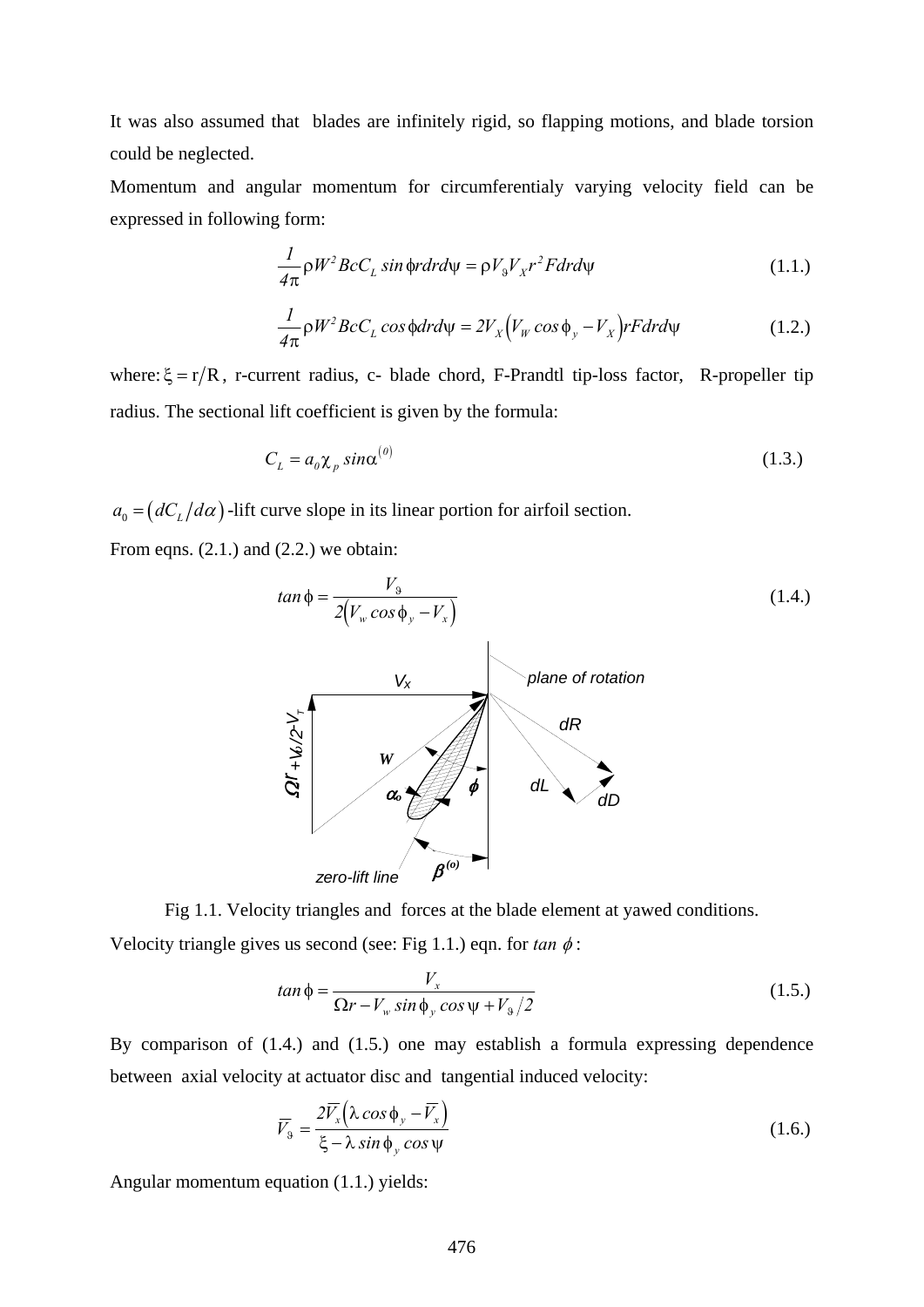$$
W\sigma C_L = 2V_{\rm B}F\tag{1.7.}
$$

Wkere:  $\sigma = B\bar{c}/(2\pi\xi)$ -local disc solidity

Inserting (1.3.) and (1.6.) to (1.7.) and neglecting higher order term, proportional to square of swirl velocity one obtains quadratic equation for  $V_x$ . The solution of this eqn. is:

$$
\overline{V}_x = \frac{A - \lambda \cos \phi_y}{2} + \sqrt{\left(\frac{A - \lambda \cos \phi_y}{2}\right)^2 + A(\xi - \lambda \sin \phi_y \cos \psi) \tan \beta^{(0)}}\tag{1.8.}
$$

Where blade element shape coefficient *A* takes form:

$$
A = \frac{\sigma a_0 \chi_p}{4} \frac{\left(\xi - \lambda \sin \phi_y \cos \psi\right) \cos \beta^{(0)}}{F + \frac{\sigma a_0 \chi_p}{4} \sin \beta^{(0)}}
$$
(1.9.)

When  $V_x$  is calculated one may easy determine inflow angle:

$$
\phi = \arctan \frac{\overline{V}_9}{2(\lambda \cos \phi_y - \overline{V}_x)}
$$
(1.10.)

Shaft power coefficient can be calculated as:



Fig 1.2. HAWT rotor at yawed inflow conditions. Schematic.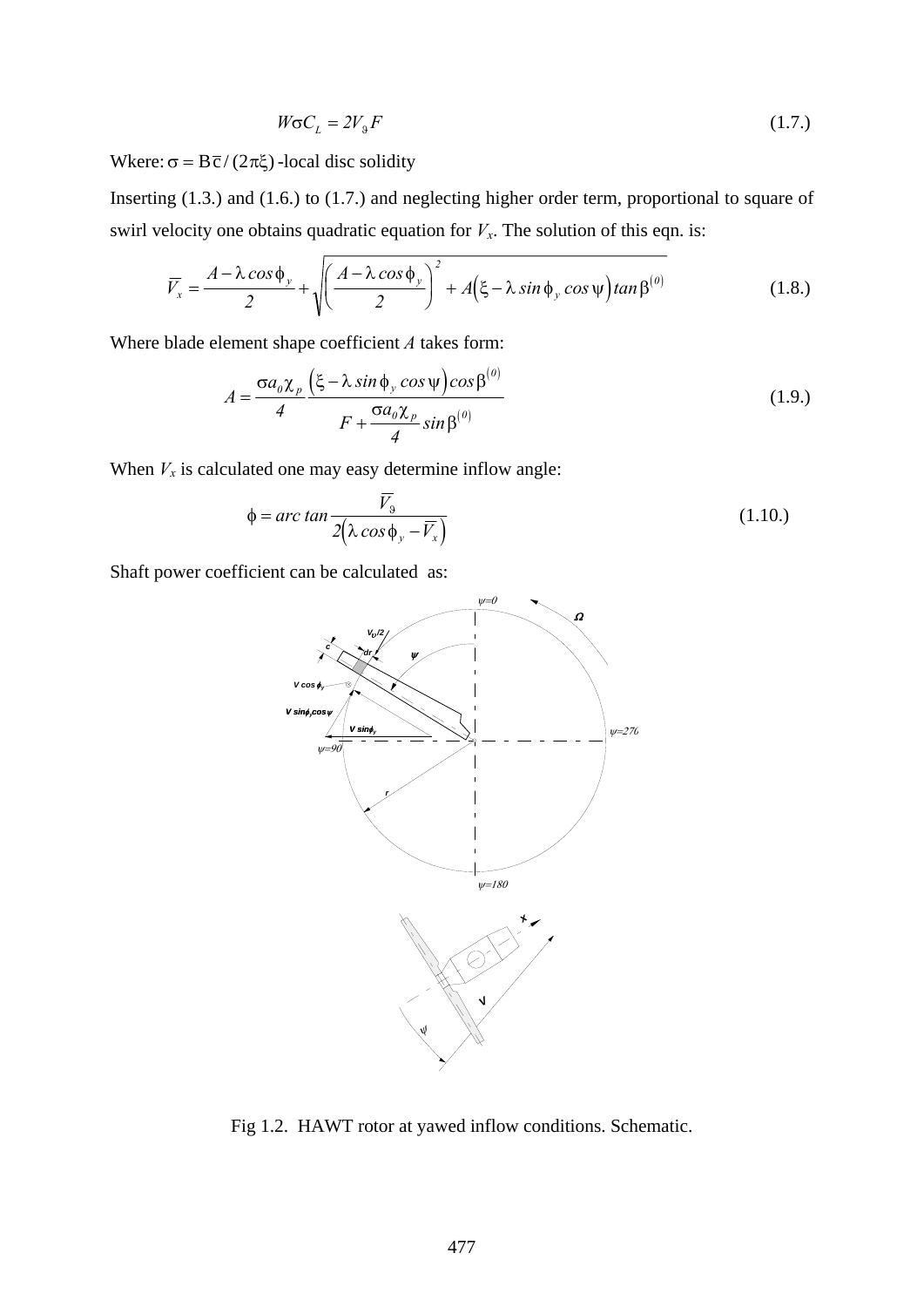$$
P_C = \frac{X^3}{2} \int_{0}^{2\pi} \int_{\xi_h}^{1} \overline{W}^2 \sigma \big( C_L \sin \phi - C_D \cos \phi \big) \xi^2 d\xi d\psi
$$
 (1.11.)

Rotor drag coefficient is given by formula:

$$
D_C = \frac{X^2}{\pi} \int_{0}^{2\pi} \int_{\xi_h}^{1} \overline{W}^2 \sigma \big( C_L \cos \phi + C_D \sin \phi \big) \xi d\xi d\psi
$$
 (1.12.)

where:  $\xi_h$ -non-dimensional radius of hub,  $C_D$  -blade section drag coefficient (two dimensional airfoil),  $X = \omega R/V_w$  is the tip speed ratio,  $X = \lambda^{-1}$ 

## **2. COMPARISON OF THE THEORY WITH EXPERIMENTAL DATA**

To compare presented theory with experiment, *100 kW* Risφ test turbine experimental data were chosen. One of the blades of the HAWT was instrumented, to provide measurement of agles of attack, as well forces acting on selected blade segments. There were possibility to obtain long time series( up to *600 sec*.) of the data like: angle of attack at *r=0.71R,* wind speed, rotor yaw angle, power output, rotor speed, and normal as well as tangential forces acting on three selected blade segments. The detailed description of the facility as well as experimental data may be found in [3] This facility was chosen because of airfoil characteristics for wide range of angles of attack are available [3]. It was also important that mechanical and electrical power curves were given. The static airfoil data were corrected for stall delay due to rotation. The correction was made by use of empirical stall delay model proposed by J.L. Tangler and M. S. Selig [5]. Figure 2.1. shows mechanical power generated by "constant-speed"  $(n=47.5 \ r.p.m.)$  rotor for various wind velocities. Comparison of experimental curve with results obtained for tilted rotor are in good agreement with experimental data. However, for low wind velocities the presented theory underestimates power, but maximum power value is slightly overestimated.It is worth noting that for low wind velocities there is no significant difference between power calculated for tilted rotor and rotor in axial inflow. The appreciable difference appears only for high wind velocities (over *12 m/s*).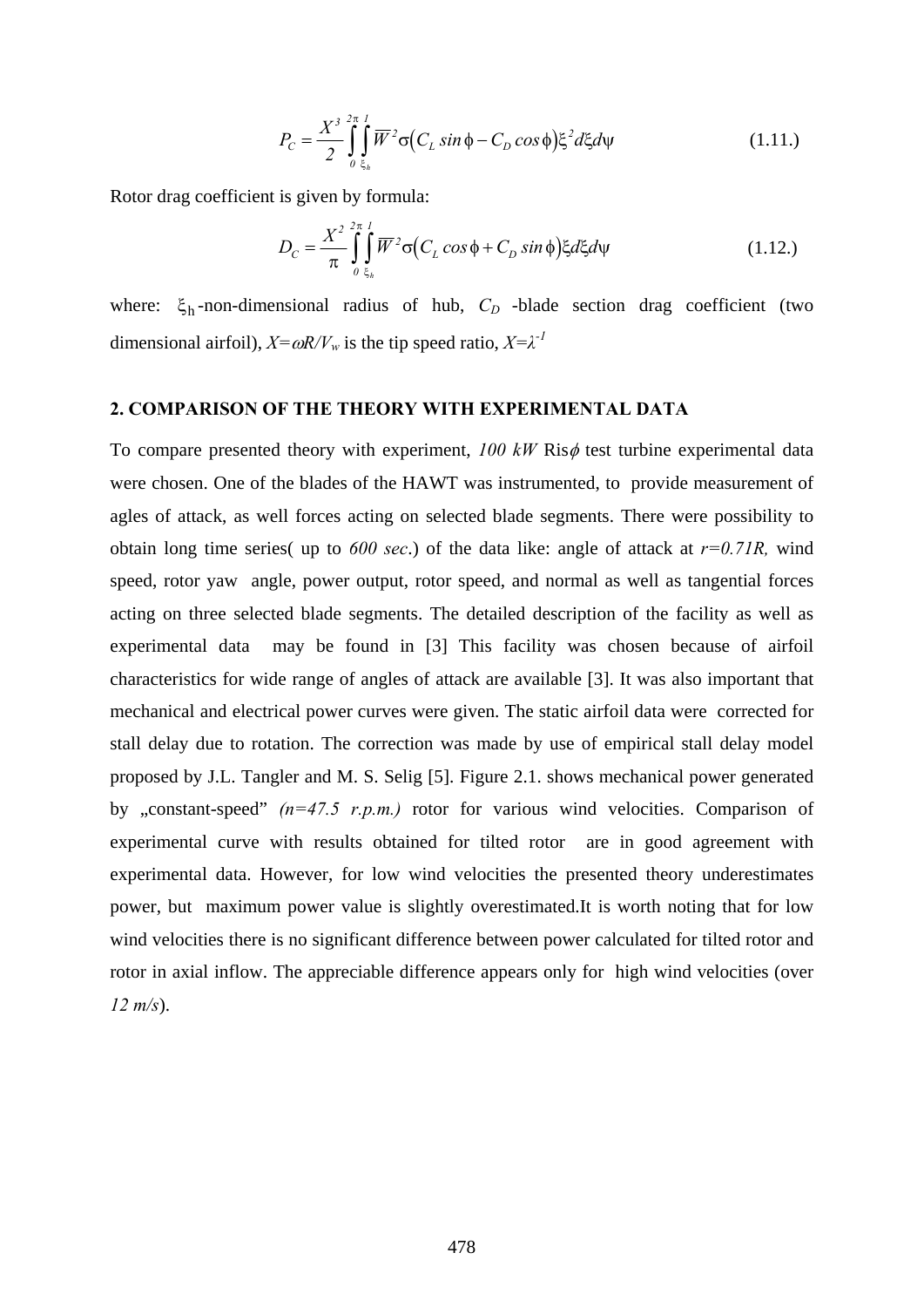

Fig. 2.1. Shaft power curve as a function of wind velocity



Fig. 2.2. Measured and calculated angle of attack time series  $V_w=8.4 \text{ m/s}$  (1)



Fig. 2.3**.** Measured and calculated angle of attack time series  $V_w = 14.1 \text{ m/s}$  (2)